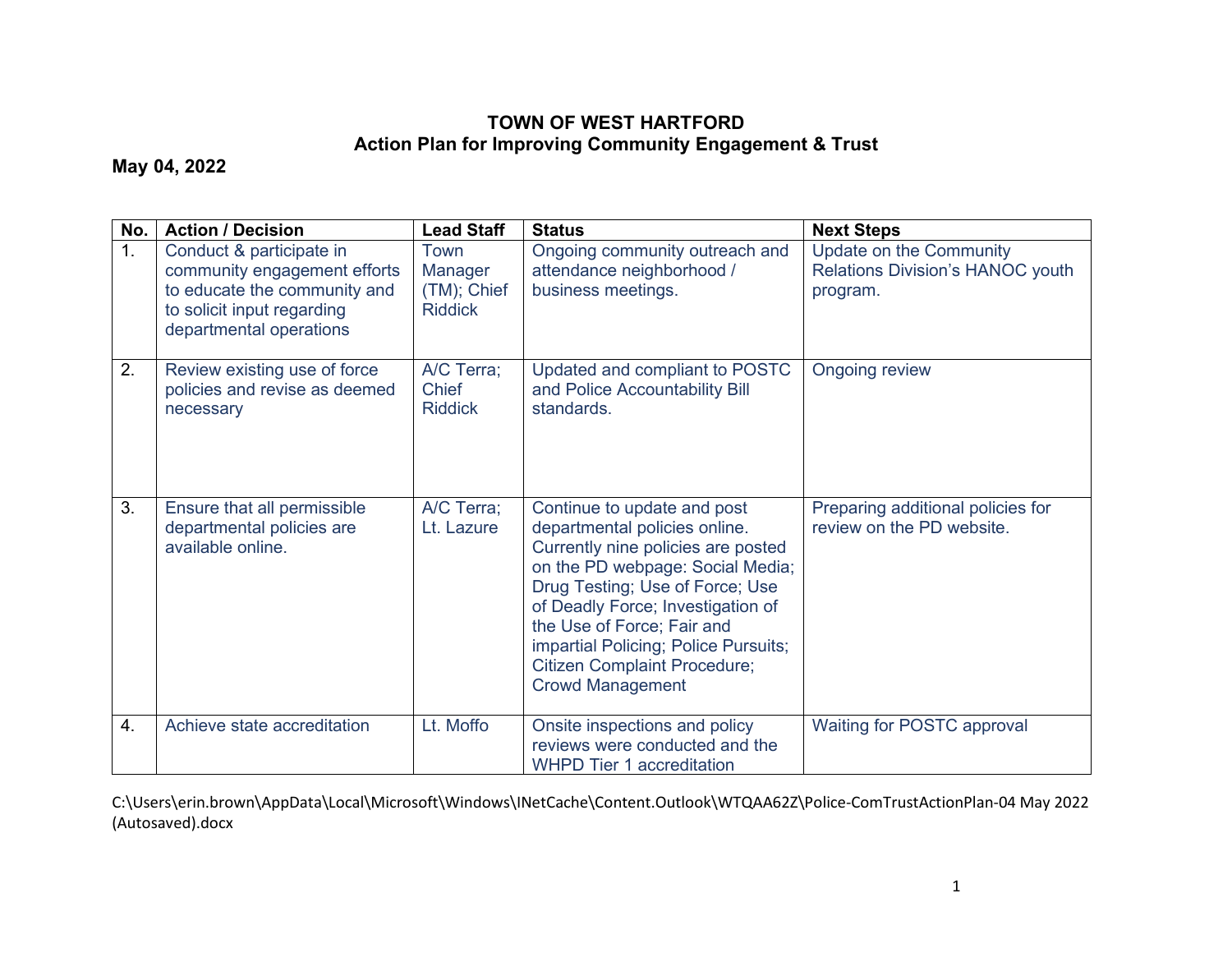|    |                                                                                                                                                                                                                                                                                       |                                                                                                                                                           | application was submitted to<br>POSTC.                                                                                                                                                                                                                                                                                                                                                                    |                                                                          |
|----|---------------------------------------------------------------------------------------------------------------------------------------------------------------------------------------------------------------------------------------------------------------------------------------|-----------------------------------------------------------------------------------------------------------------------------------------------------------|-----------------------------------------------------------------------------------------------------------------------------------------------------------------------------------------------------------------------------------------------------------------------------------------------------------------------------------------------------------------------------------------------------------|--------------------------------------------------------------------------|
| 5. | Provide assistance and<br>necessary information to the<br><b>Citizen Police Review Board</b><br>(CPRB).                                                                                                                                                                               | TM; A/C<br>Riccobon;<br>A/C Terra;<br>Corporation<br>Counsel                                                                                              | Police "ride alongs" were<br>completed for almost all CPRB.<br>Three internal affairs reports were<br>submitted to the CPRB and the<br>police findings were sustained.                                                                                                                                                                                                                                    | CPRB members participation in<br>scenario based simulator training.      |
| 6. | <b>Body Cameras</b>                                                                                                                                                                                                                                                                   | Information<br>and<br>Technology;<br>Amanda<br>Martin; A/C<br><b>Terra</b>                                                                                | Axon Body cameras were<br>purchased and police personnel<br>have been trained. All personnel<br>are utilizing body cams.                                                                                                                                                                                                                                                                                  | Replacement of the Watch Guard<br>in-car dashcams with Axon<br>products. |
| 7. | Review equipment acquired<br>through 1033 program and<br>recommend policy changes as<br>deemed necessary                                                                                                                                                                              | A/C Terra;<br>A/C<br>Riccobon                                                                                                                             | All required equipment was<br>returned to the military.                                                                                                                                                                                                                                                                                                                                                   | N/A                                                                      |
| 8. | Review police department's<br>responsibilities related to<br>human services to determine if<br>some duties should be<br>assigned to other municipal<br>departments or agencies.<br>Develop opportunities to<br>expand community policing<br>activities within the patrol<br>division. | Lt.<br>Vafiades;<br>Asst. Chief<br>Riccobon;<br><b>Astrid</b><br>Calderon;<br><b>Social</b><br>Worker<br>Police<br>Liaison -<br>Samantha<br><b>Inniss</b> | For the month of April:<br>Social Work Police Liaison<br>$1 -$<br>received about 24 referrals<br>via email, phone, and walk<br>in.<br>2. SWPL accompanied<br>WHPD on scene six times,<br>on a few of those calls the<br>fire department and health<br>department were also<br>involved to assess the<br>conditions of the home.<br><b>SWPL accompanied</b><br>3 <sub>1</sub><br>officers to an encampment | Continued implementation and<br>evaluation.                              |

C:\Users\erin.brown\AppData\Local\Microsoft\Windows\INetCache\Content.Outlook\WTQAA62Z\Police-ComTrustActionPlan-04 May 2022 (Autosaved).docx